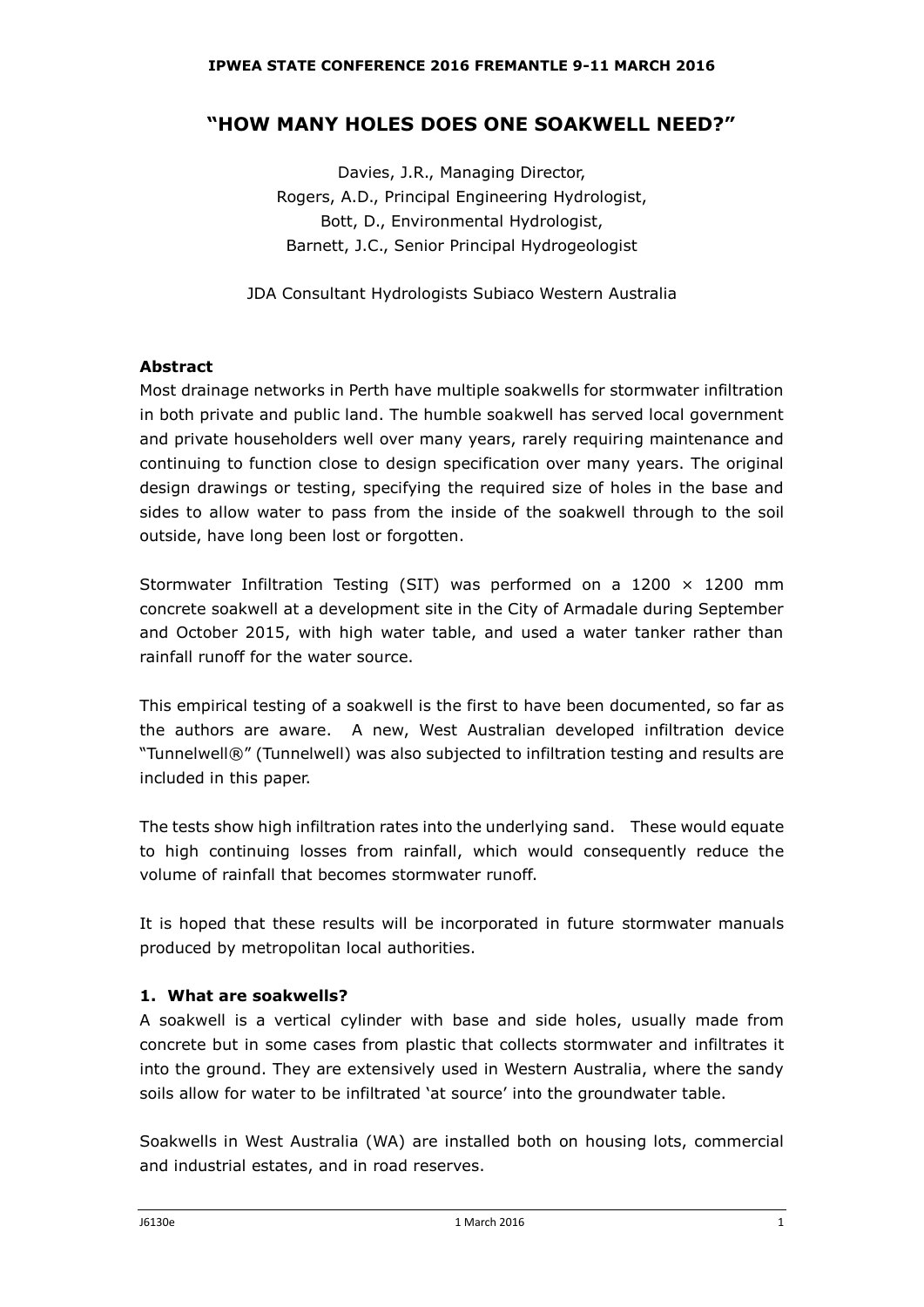## **2. What is Tunnelwell?**

Tunnelwell is a WA designed and built stormwater infiltration device. It has optimized sidewall opening (louvres) which prevent sand washing in, and precludes the need for geotextile wrapping which may get clogged over time. Tunnelwell can be laid directly on sand without a base, thus increasing the area available for infiltration.

## **3. Infiltration testing**

An experiment was set up on a sand-filled vacant commercial lot at Harrisdale Green, City of Armadale (Figure 1) to assess the ability of soakwells and Tunnelwell to infiltrate stormwater.



*Figure 1: Experimental layout of soakwell, Tunnellwell and monitoring bores.*

No such testing appears to have been reported previously, and we are not aware of any data on infiltration rates from soakwells. Infiltration rate depends on soil hydraulic conductivity, interaction with groundwater, as well as on geometry and open areas of the infiltration device. Infiltration is a mirror image of groundwater abstraction, and similar saturated flow equations apply. This experiment is thought to be the first of its kind to collect real data on the performance of infiltration devices.

Tunnelwell is a new product and was tested to see how it compares with a conventional soakwell.

Runoff coefficients for housing lots in similar settings can be derived from these results to assist in sizing of stormwater detention and retention basins.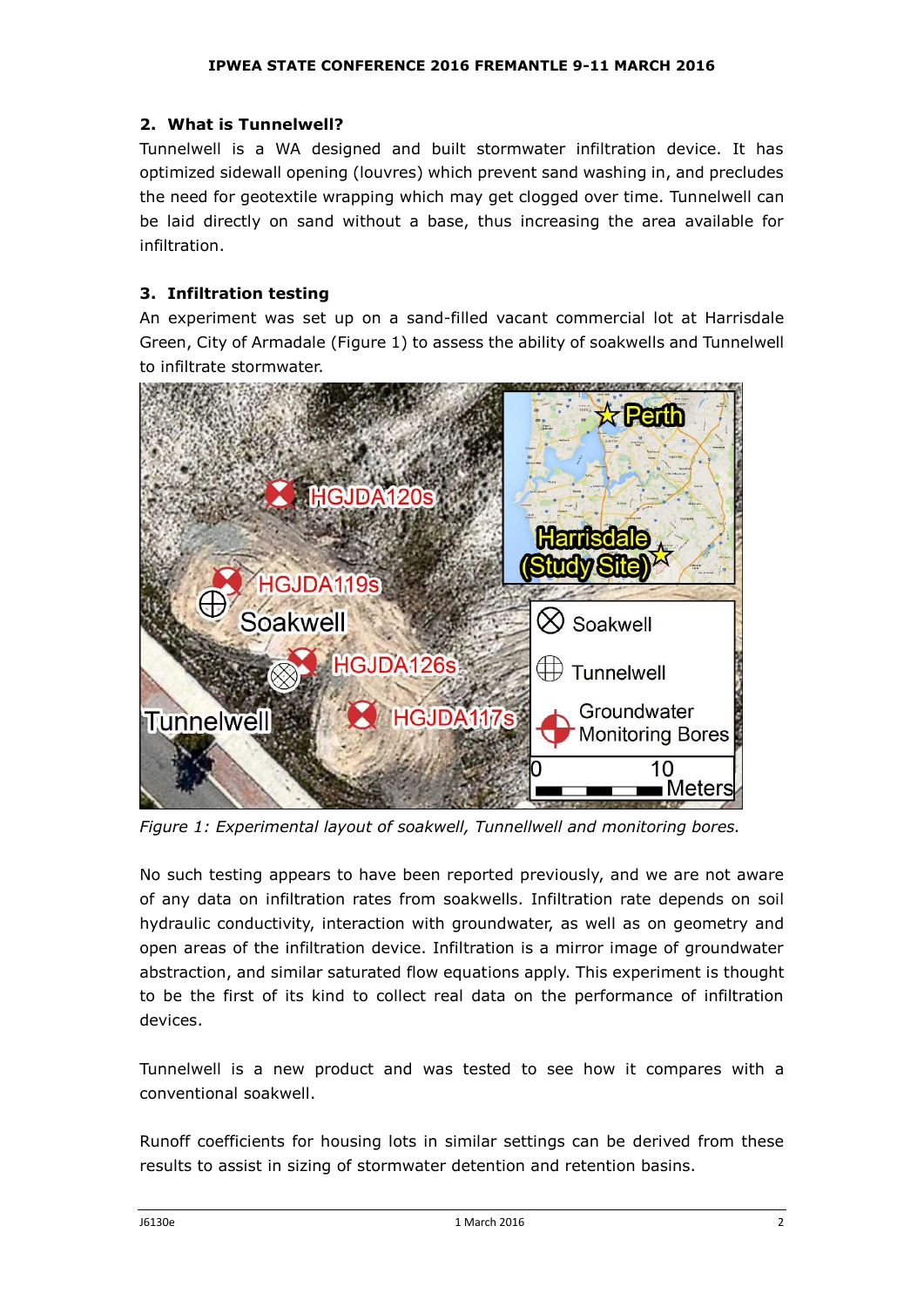## **4. Experimental Setup**

The site has sandy soil of approximately 2.5 m thickness over poorly permeable cemented sand ("coffee rock").

The experiments were performed during September to November 2015 with water from tanker applied at a uniform rate. The water table varied between the seasonal maximum of 1.16 m below ground level in September, to 1.46 m below ground level in November 2015.

A 1200  $\times$  1200 mm (diameter  $\times$  depth) soakwell, volume 1.4 m<sup>3</sup>, was installed in September 2015, see Plates 1 & 2, together with 2 shallow groundwater monitoring bores at varying distances from the soakwell, see Figure 1 and Plates 1 & 2. This allowed monitoring of the water table mound as water in the soakwell infiltrated into the soil.



*Plates 1 & 2: Soakwell on concrete base lowered into excavated hole and wrapped in geotextile fabric, then backfilled to surface.*

The first test SIT 1 (15/09/15) was run with no blockages of the soakwell, allowing water to infiltrate through both the slots in the sides and the 0.2 m diameter hole in the bottom.

A second test SIT 2 (12/10/15) was conducted with the hole in the concrete base of the soakwell completely blocked (simulating clogging by foreign objects) so water could only flow out via the slots in the side of soakwell.

A third test SIT 3 (23/11/15) was run with a 1.0  $m<sup>2</sup>$  volume Tunnelwell infiltration device, with blank end caps, giving total volume of 1.4  $\text{m}^3$ , the same void capacity as the 1200 x 1200 mm soakwell, see Plates 3 & 4. Two additional monitoring bores were installed to monitor the groundwater mound.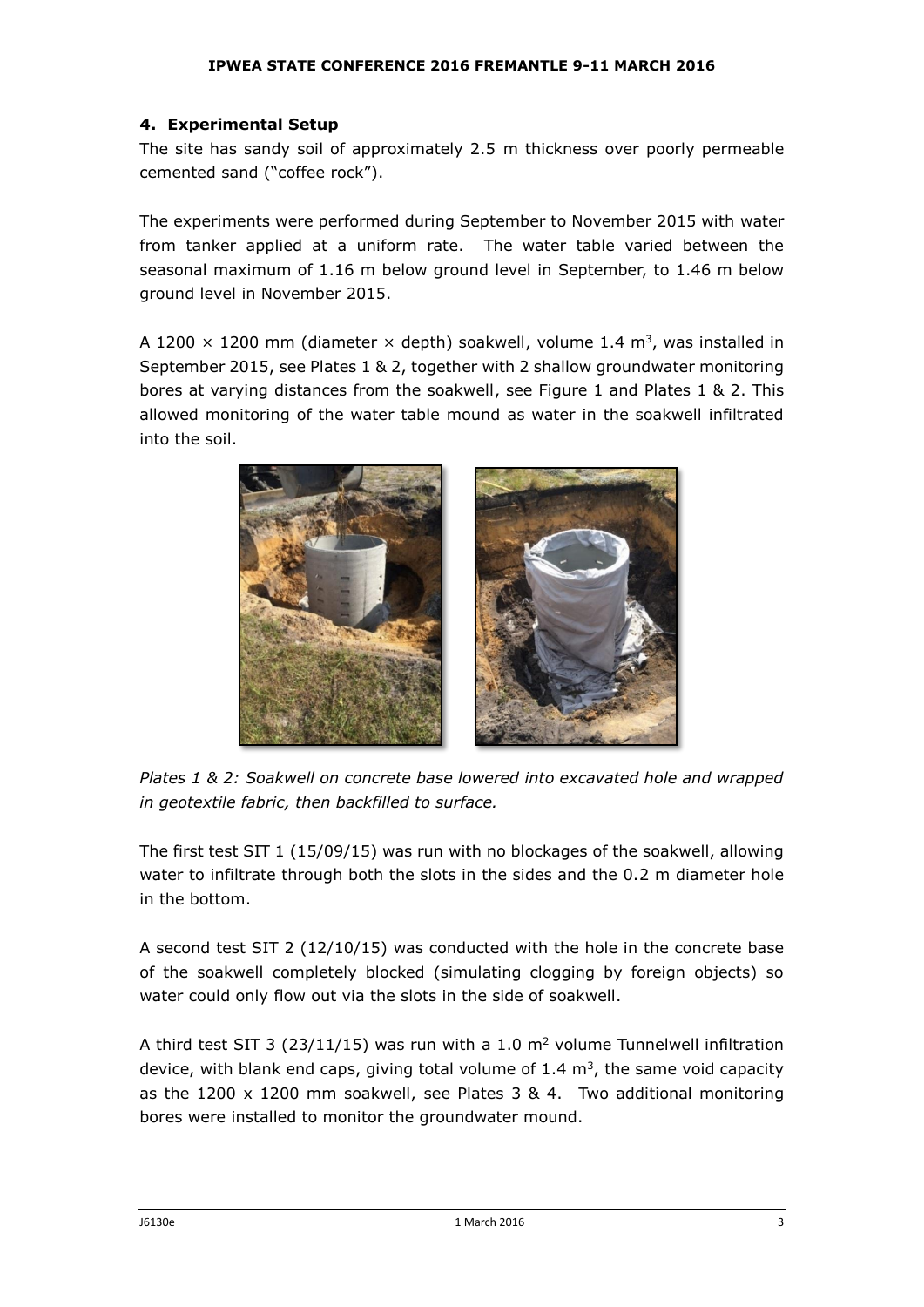

*Plate 3: Inside view of the Tunnelwell arch*



*Plate 4: Tunnelwell in pit ready for backfilling.*

In each test SIT 1 to SIT 3, a volume of 15 kL of water from a tanker was discharged into the soakwell and Tunnelwell at a constant rate (1 L/s), rather than simulating a specific storm temporal pattern. Figure 2 shows an IFD graph with the simulated "storm" superimposed showing that the storm ARI increased with duration through the experiment from less than 1 year ARI at 0.1 hours, to greater than 100 year ARI at durations greater than 2 hours.

A typical WA local authority criterion is that soakwells should be sized for 13 mm initial loss. The soakwell and Tunnelwell volume of  $1.4 \text{ m}^3$  corresponds to  $1.4/0.013 = 105$  m<sup>2</sup> impervious area. The total storm runoff volume (15 m<sup>3</sup>/105  $(m^2) = 143$  mm.



*Figure 2: Simulated "storm" (SIT 1 – SIT 3) superimposed on IFD graph.*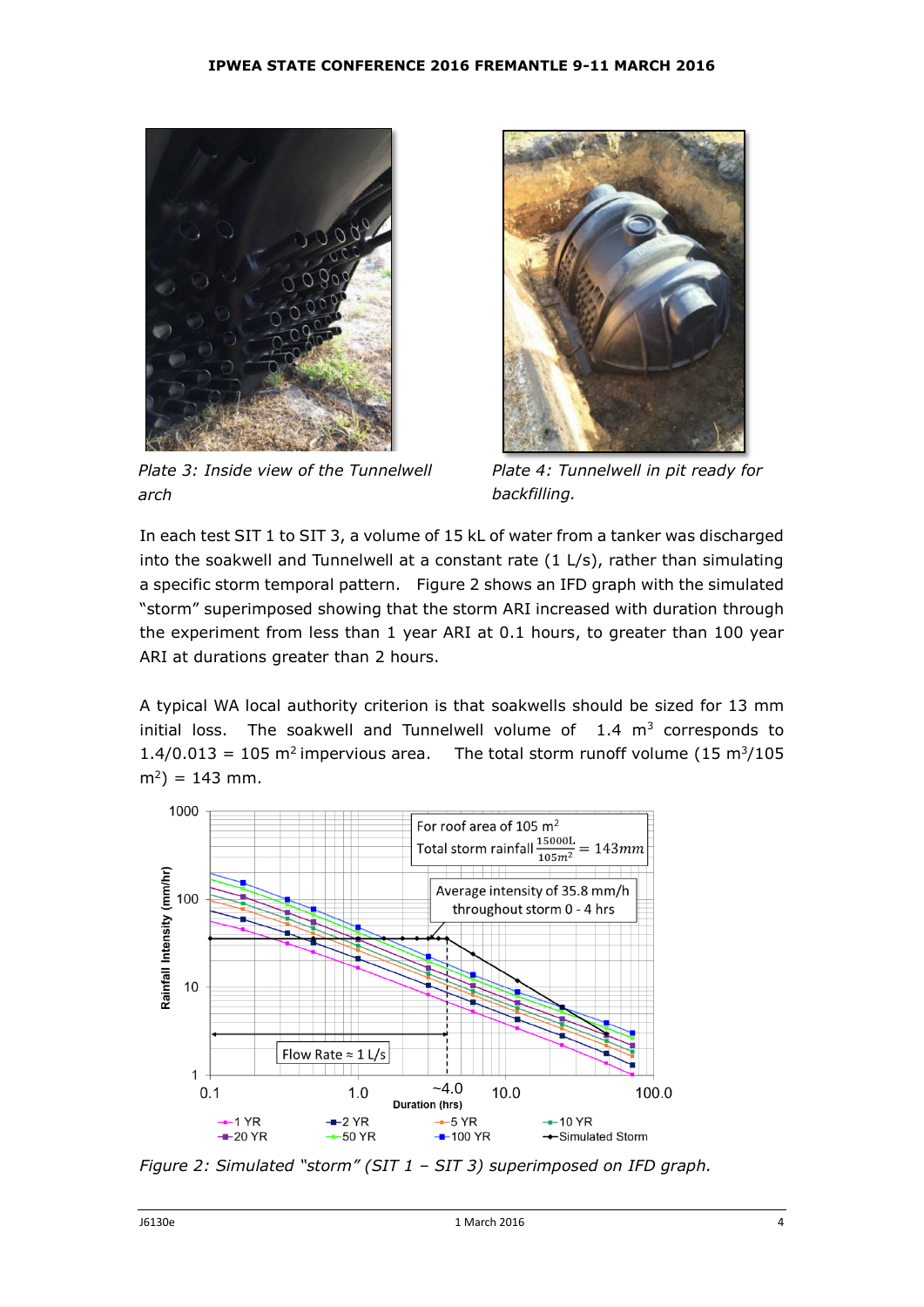## **5. Results**

In SIT 1-3, 15 kL of water was discharged into the soakwell and Tunnelwell over 4- 5 hrs, with both completely filling with water after 1-2 hours in all scenarios. Water that overflowed infiltrated into the adjacent sandy soil.

Figure 3 shows groundwater levels at bores 2 m away from the soakwell and Tunnelwell. All tests showed a similar temporary rise in the local groundwater level followed by a subsequent fall in groundwater levels after the "storm" ended, with water levels on 15 September 2015 (SIT 1) higher than SIT 2 due to a higher initial water table. Though the Tunnelwell test (SIT 3) had the lowest initial water table, it had the highest peak water level, indicating greater infiltration through side wall louvres.



*Figure 3: Time series of groundwater levels in monitoring bore 2m way from infiltration experiment.*

## **6. Development of recharge cones**

As the tests progressed, cones of wetted soil developed, eventually reaching a steady state.

Aquifer transmissivity (T) above the coffee rock layer was estimated from a Theis Equation analysis as 26  $m^2/d$ , corresponding to hydraulic conductivity (K) of 12 m/d and saturated thickness (D) of 2.2 m.

Figure 4 shows cross sections of the soakwell and Tunnelwell and the corresponding recharge cones.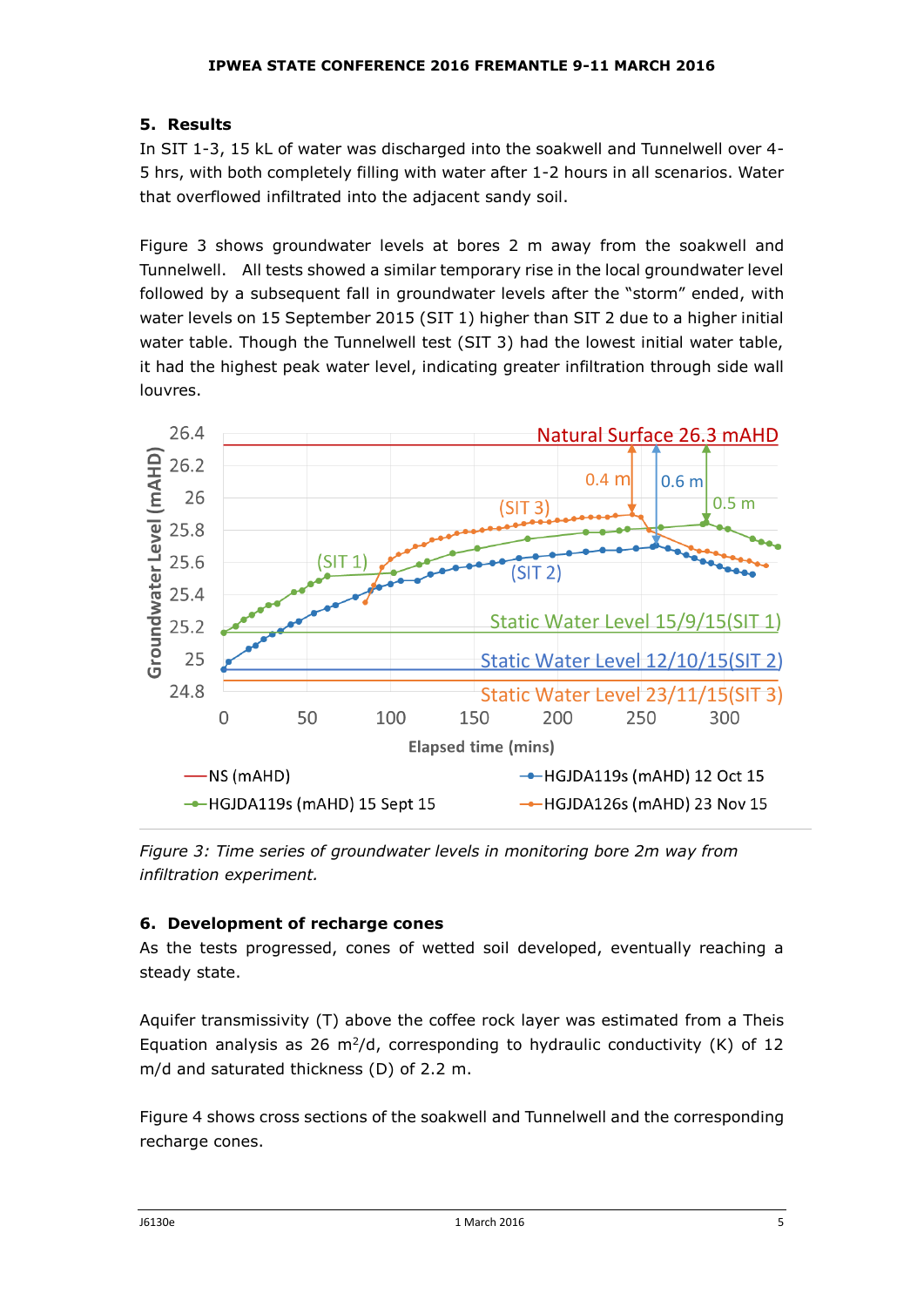

*Figure 4 Cross sections of unblocked soakwell SIT 1 (top), blocked soakwell SIT 2 (middle) and Tunnelwell SIT 3 (bottom). MB = monitor bore.*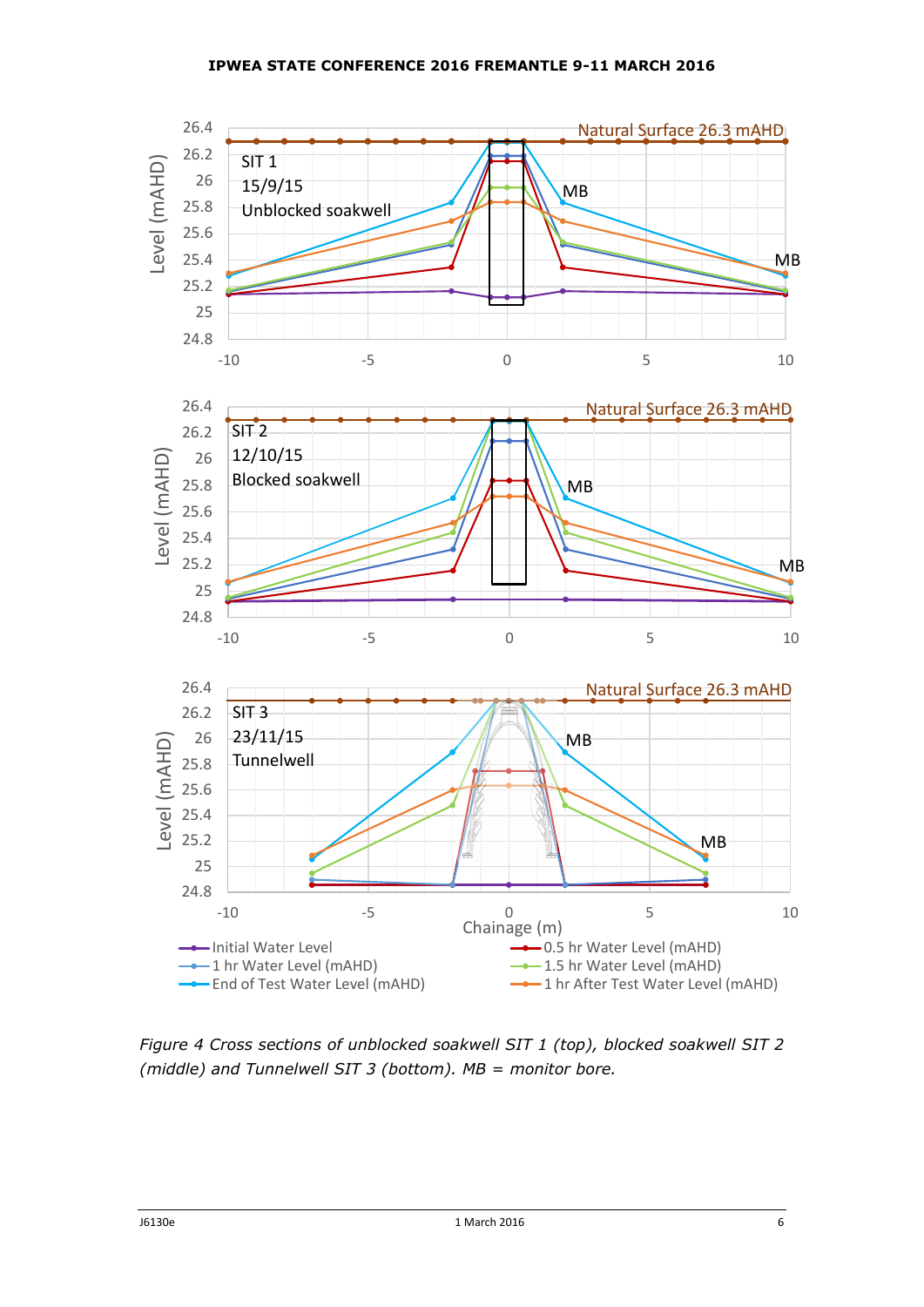# **7. Effect of holes in Soakwell and Tunnelwell**

# **7.1 Soakwells**

The soakwell has holes both in the sidewall (slots) and base as follows:

(i) Sidewall slots

Number =  $18$ Size  $(L \times H) = 145$  mm  $\times 45$  mm Each slot area =  $0.0065$  m<sup>2</sup> Total sidewall slot area =  $0.12 \text{ m}^2$ Total sidewall area =  $4.52 \text{ m}^2$ % slots of total sidewall area =  $0.12/4.52 = 2.6%$ 

(ii) Base hole area

Number  $= 1$ Diameter =  $0.2$  m Area =  $0.031 \text{ m}^2$ Base area =  $1.13$  m<sup>2</sup> % holes of base area =  $0.03/1.13 = 2.8\%$ 

(iii) Sidewall slots + basehole Total open area =  $0.12 + 0.031 = 0.15$  m<sup>2</sup>

# **7.2 Tunnelwell**

The Tunnelwell has louvres in the side walls, with solid end caps. The base of the Tunnelwell is completely open with the arch laid directly onto the sand.

- (i) Sidewall louvres Number =  $126$ Diameter = 39 mm Each louvre area =  $0.0012 \text{ m}^2$ Total sidewall louvres area =  $0.15$  m<sup>2</sup>
- (ii) Base open area Size (L  $\times$  H) = 1165 mm  $\times$  1312.5 mm Base open area =  $1.53$  m<sup>2</sup> % hole of base area =  $1.53/1.53 = 100\%$
- (iii) Sidewall louvres and base hole area Total open area =  $0.15 + 1.53 = 1.68$  m<sup>2</sup>

# **7.3 Discussion**

As with boreholes for groundwater abstraction, the greater the open area of a slotted screen, the lower velocity of water flow through the slots, and the lower head required for water to pass from the outside to the inside of the screen. This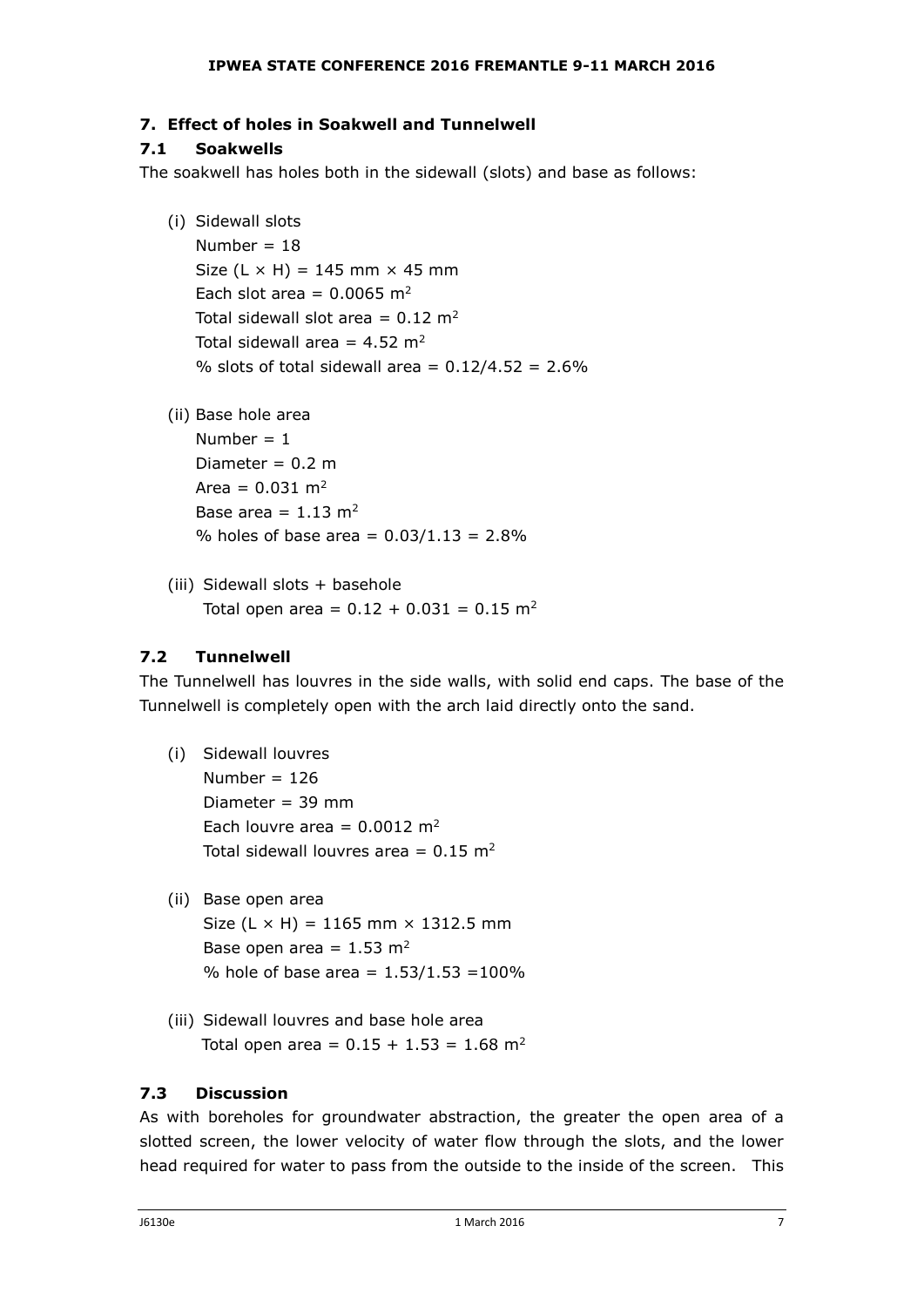head is called "well loss", and it is desirable to minimize it, by maximizing the screen open area.

Similarly with infiltration devices, it is desirable to maximize the open area.

The Tunnelwell has larger open area than the equivalent soakwell. The open area of both was adequate and resulted in minimal head loss between the inside and the outside of the infiltration device. However the Tunnelwell with greater open area is superior, especially if clogging is likely to occur over time.

To answer the cryptic question posed by the paper title "How many holes does one soakwell need?" – the results show that the multiple small holes and base hole in both soakwell and Tunnelwell are adequate, so that increasing the number or size of holes would not increase infiltration rate.

In summary both soakwell and Tunnelwell have sufficient open area.

It is the hydraulic conductivity and the water table which limit the infiltration rate, rather than the size or number of openings of the soakwell and Tunnelwell.

## **8. Stormwater Runoff Estimation**

The infiltration results are consistent with previous testing by JDA at a housing lot scale of soakwells (JDA, 2015), which shows zero runoff occurred in a 10 year ARI 12 hour duration storm applied using water tanker. This report is available from the authors on request.

The infiltration testing results in this paper again indicate that lot runoff coefficients are close to zero for storm events on lots with soakwells.

Alternatively, this finding can be stated as the initial loss (IL) is equal to the infiltration device volume of 13 mm and continuing loss (CL) is 32.5 mm/hr.

The rate of continuing loss (CL) for different water table depths and soil hydraulic conductivity values can be estimated using groundwater flow equations in models such as MODFLOW and FEFLOW.

In City of Armadale (2015) fraction imperviousness is suggested as the basis for estimating runoff rates using a 10 ARI Rational Method runoff coefficient based on fraction imperviousness, see Table 3 below and Figure 2 reproduced from City of Armadale (2015). City of Armadale (2015) states that this method is intended as a robust solution which is easy to apply for small scale projects. The publication also states that the Rational Method and Table 3 is not encouraged for most subdivisions and should be considered for simple applications only. Whilst these may be appropriate for eastern states stormwater runoff estimation, this paper argues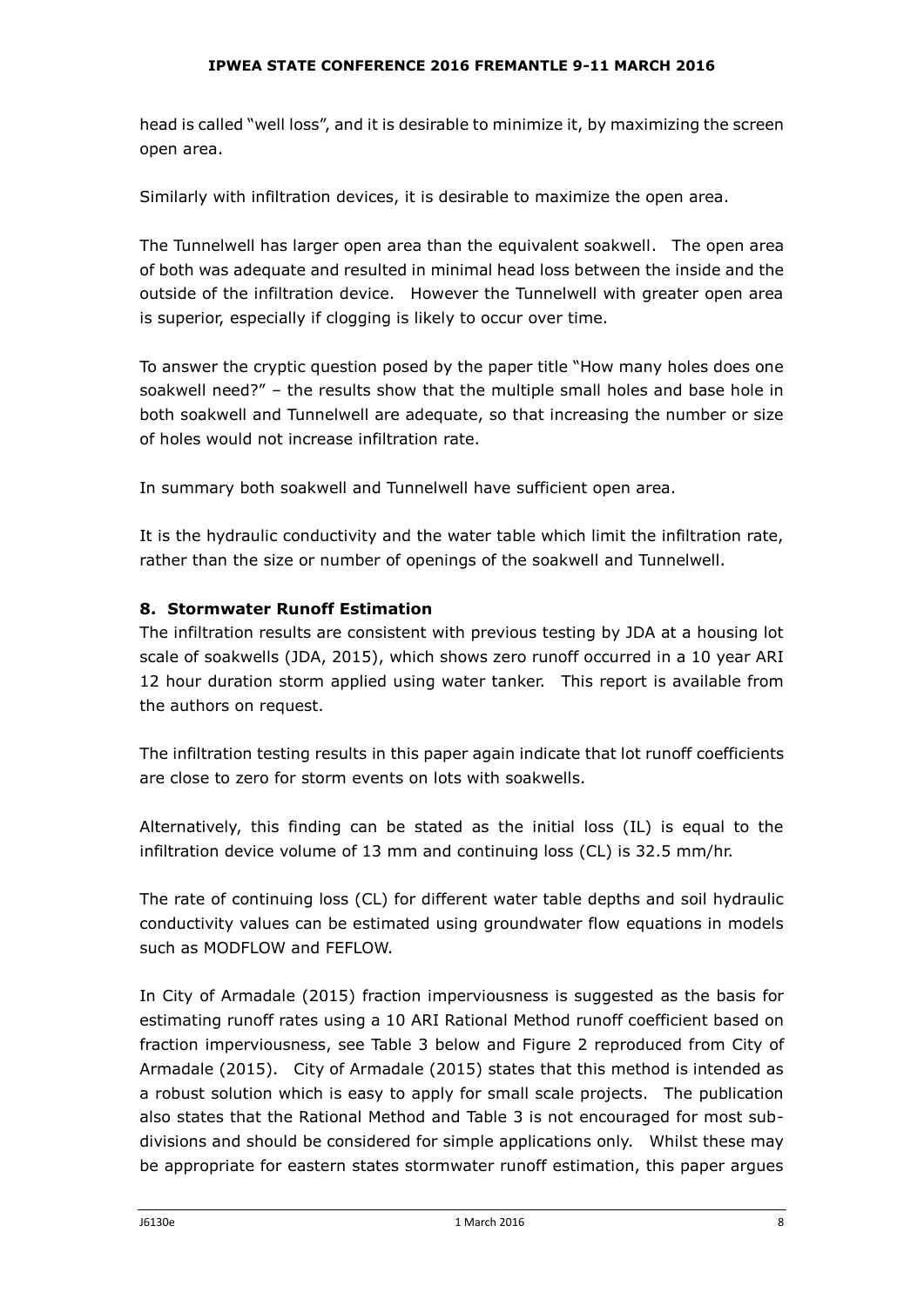that they are overly conservative when water sensitive urban design infiltration practices such as soakwells and Tunnelwell devices are used as is common on the coastal plain around Perth.

The infiltration testing results reported in this paper confirm that the use of impervious area as a parameter for estimating stormwater runoff rates in Perth on sandy soils may result in gross overestimation.

| Table 3                                                                               |                |       |          |           |
|---------------------------------------------------------------------------------------|----------------|-------|----------|-----------|
|                                                                                       | $\mathsf{C}_1$ | $C_5$ | $C_{10}$ | $C_{100}$ |
| <b>Residential lots</b>                                                               | 0.56           | 0.67  | 0.70     | 0.84      |
| Access streets and road reserves                                                      | 0.64           | 0.76  | 0.80     | 0.96      |
| Group housing sites, mixed use<br>commercial/ residential, local centre<br>& laneways | 0.72           | 0.86  | 0.90     | 1.00      |
| <b>POS basins</b>                                                                     | 0.72           | 0.86  | 0.90     | 1.00      |
| <b>POS remaining areas</b>                                                            | 0.08           | 0.10  | 0.10     | 0.12      |

Figure 2 - Calculating  $C_{10}$  from Fraction Impervious



A subsequent publication prepared for the City of Armadale (Essential Environmental, 2015) contains the following relevant paragraphs:

"The fraction impervious is useful for developing an understanding of the runoff that is likely to be generated by each land use, how this runoff behaves thereafter and how much of it enters a waterway or drainage system must be the subject of site specific analysis. Furthermore the way that this is represented as a 'runoff parameter' will depend on the modelling approach used.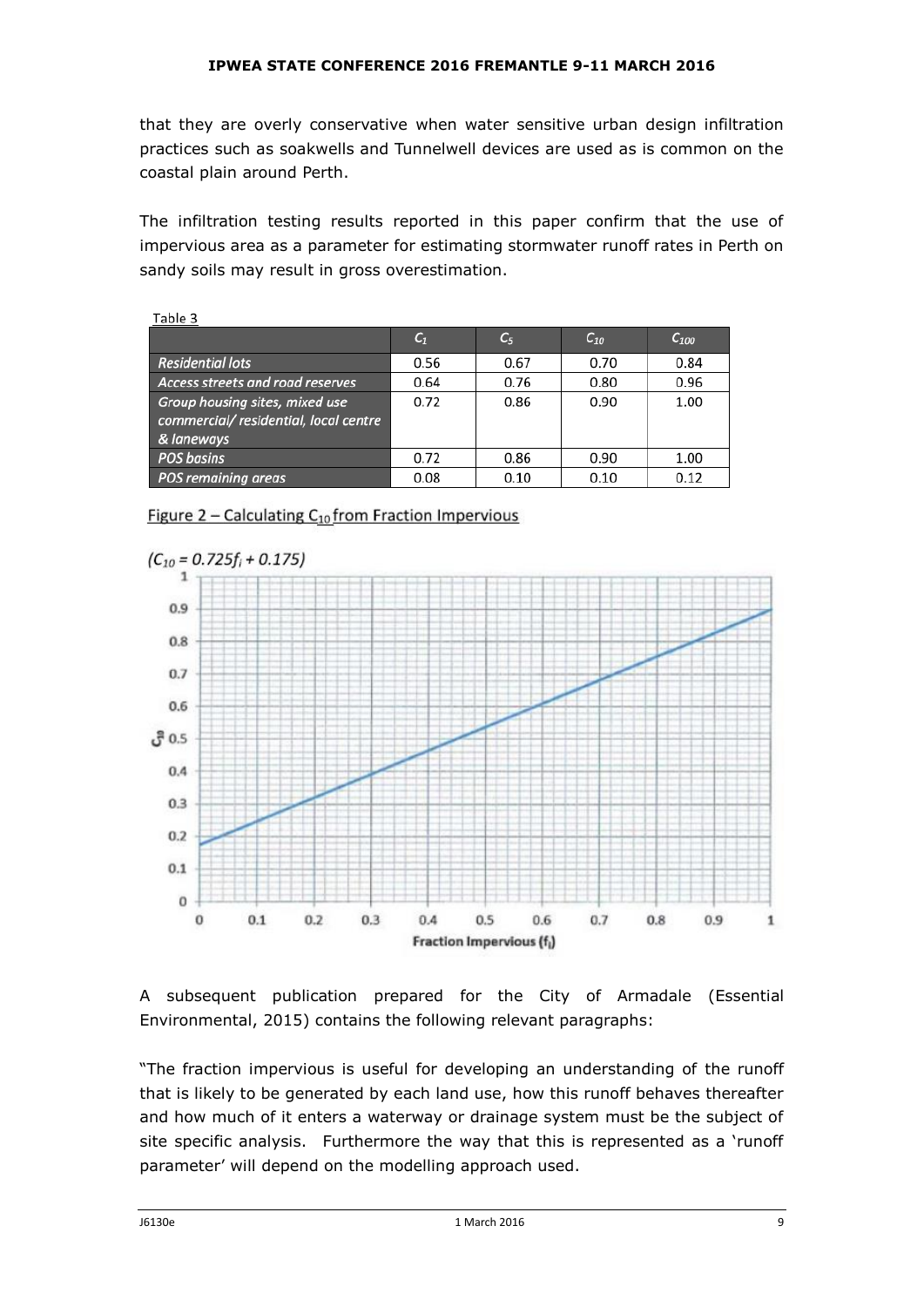For example, a mid-sized urban residential lot on clayey soils with an FI of 6% may be considered to contribute as much as 80% runoff with very small initial losses where it is provided with a direct connection and no soakwells or other on-site retention system. Conversely, if the lot is sandy, provided with soakwells and has no piped connection it may contribute far less at around 40% to account for continuous infiltration from the soakwell and have a higher initial loss to account for its volume."

The authors support the logic of these paragraphs and reiterate the need for actual data, such as reported in this paper, to be referred to when estimating runoff rates from sites with soakwells.

## **9. Summary**

With a shallow water table, the soakwell and Tunnelwell infiltration devices, both with void capacity 1.4  $\text{m}^3$ , infiltrated 15 kL (15  $\text{m}^3$ ) of water applied from a tanker in a 4 hour period.

The number and size of holes is adequate for both soakwell and Tunnelwell, and increasing the number or size of holes would not enhance infiltration rate.

Assuming designed to hold 13 mm from an impervious catchment area, the void volume of 1.4  $m<sup>3</sup>$  corresponds to an impervious catchment area of 1.4  $m<sup>3</sup>$  divided by 13 mm equals  $105 \text{ m}^2$ .

The difference between the applied volume (15 m<sup>3</sup>) and the void volume (1.4 m<sup>3</sup>) is 13.6 m<sup>3</sup>, and this volume infiltrated in a 4 hr period corresponding to 13.6 m<sup>3</sup> divided by 4 hour equals 3.4 m<sup>3</sup>/hr, or 3.4 m<sup>3</sup>/hr divided by 105 m<sup>2</sup> equals 32.5 mm/hr from the impervious catchment area.

These results can be expressed as an initial catchment loss (IL) of 13 mm, followed by a continuing loss (CL) of approximately 32.5 mm/hr.

The continuing loss of 32.5 mm/hr is equal to an infiltration rate of 3.4  $m^3$ /hr divided by 1.14 m<sup>2</sup> equals 3.0 m/hr, or 72 m/d, over the base area  $(1.14 \text{ m}^2)$  of the soakwell. This infiltration rate of 72 m/d is six times the soil hydraulic conductivity (K) of 12 m/d.

Similarly the continuing loss of 32.5 mm/hr is equal to an infiltration rate of 3.4  $\rm m^3$ /hr divided by 1.94  $\rm m^2$  equals 1.75 m/hr or 42 m/d over the base area of the Tunnelwell of  $1.94$  m<sup>2</sup>. This infiltration rate of 42 m/d is 3.5 times the soil hydraulic conductivity (K value) of 12 m/d.

A more realistic interpretation of the infiltration rate would use the full surface area